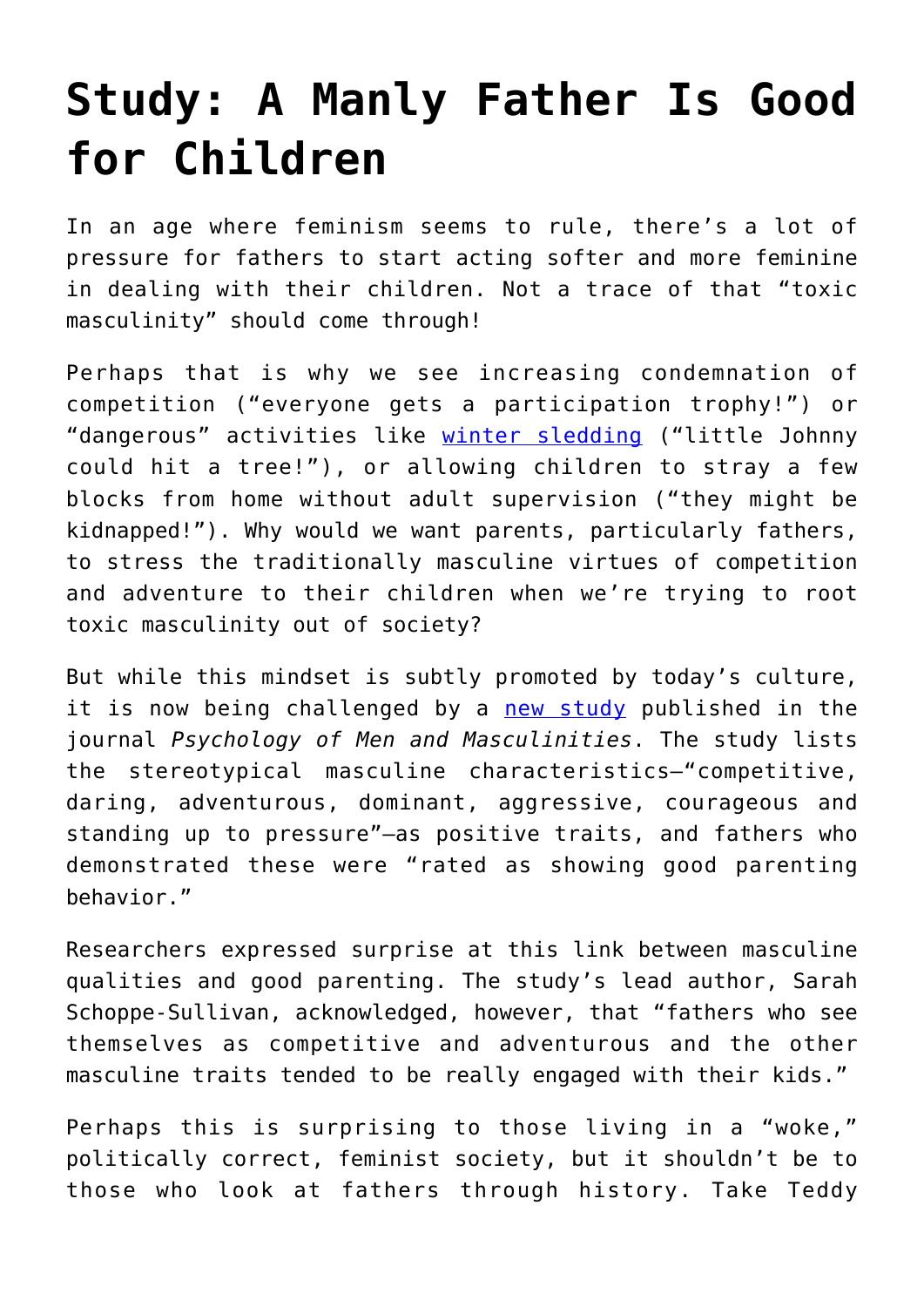Roosevelt, for example. In [a letter to a friend in late 1900,](https://www.google.com/books/edition/Theodore_Roosevelt_and_His_Time_Shown_in/KPMEAAAAYAAJ?q=having+a+father&kptab=overview&gbpv=1&bsq=I%20was%20fortunate%20enough%20in%20having%20a%20father%20whom%20I%20have%20always%20been%20able%20to%20regard%20as%20an%20ideal%20man.%20It%20sounds%20a%20little%20like%20cant%20to%20say%20what%20I%20am%20going%20to%20say,%20but%20he%20really%20did%20combine%20the%20strength%20and%20courage%20and%20will%20and%20energy%20of%20the%20strongest%20man%20with%20the%20tenderness,%20cleanliness%20and%20purity%20of%20a%20woman#f=false) Roosevelt explained how he had been a sickly child—likely the type who would have been teased and labeled a sissy by other boys his age. His father helped him through this difficult childhood, not only through gentleness, but also through his manly character. Roosevelt explains:

*I was fortunate enough in having a father whom I have always been able to regard as an ideal man. It sounds a little like cant to say what I am going to say, but he really did combine the strength and courage and will and energy of the strongest man with the tenderness, cleanness and purity of a woman. … He not only took great and untiring care of me—some of my earliest remembrances are of nights when he would walk up and down with me for an hour at a time in his arms when I was a wretched mite suffering acutely with asthma—but he also most wisely refused to coddle me, and made me feel that I must force myself to hold my own with other boys and prepare to do the rough work of the world. [Emphasis added.]*

Roosevelt's father was manly—daring and courageous—and passed these traits on to his son, enabling him to stand firm under pressure. It was through these manly traits that Roosevelt's father fostered respect and love for himself in the heart of his son:

I cannot say that he ever put it into words, but he certainly gave me the feeling that I was always to be both decent and manly, and that if I were manly nobody would laugh at my being decent. In all my childhood he never laid hand on me but once, but I always knew perfectly well that in case it became necessary he would not have the slightest hesitancy in doing so again, and alike from my love and respect, and in a certain sense, my fear of him, I would have hated and dreaded beyond measure to have him know that I had been guilty of a lie, or of cruelty, or of bullying, or of uncleanness or of cowardice.